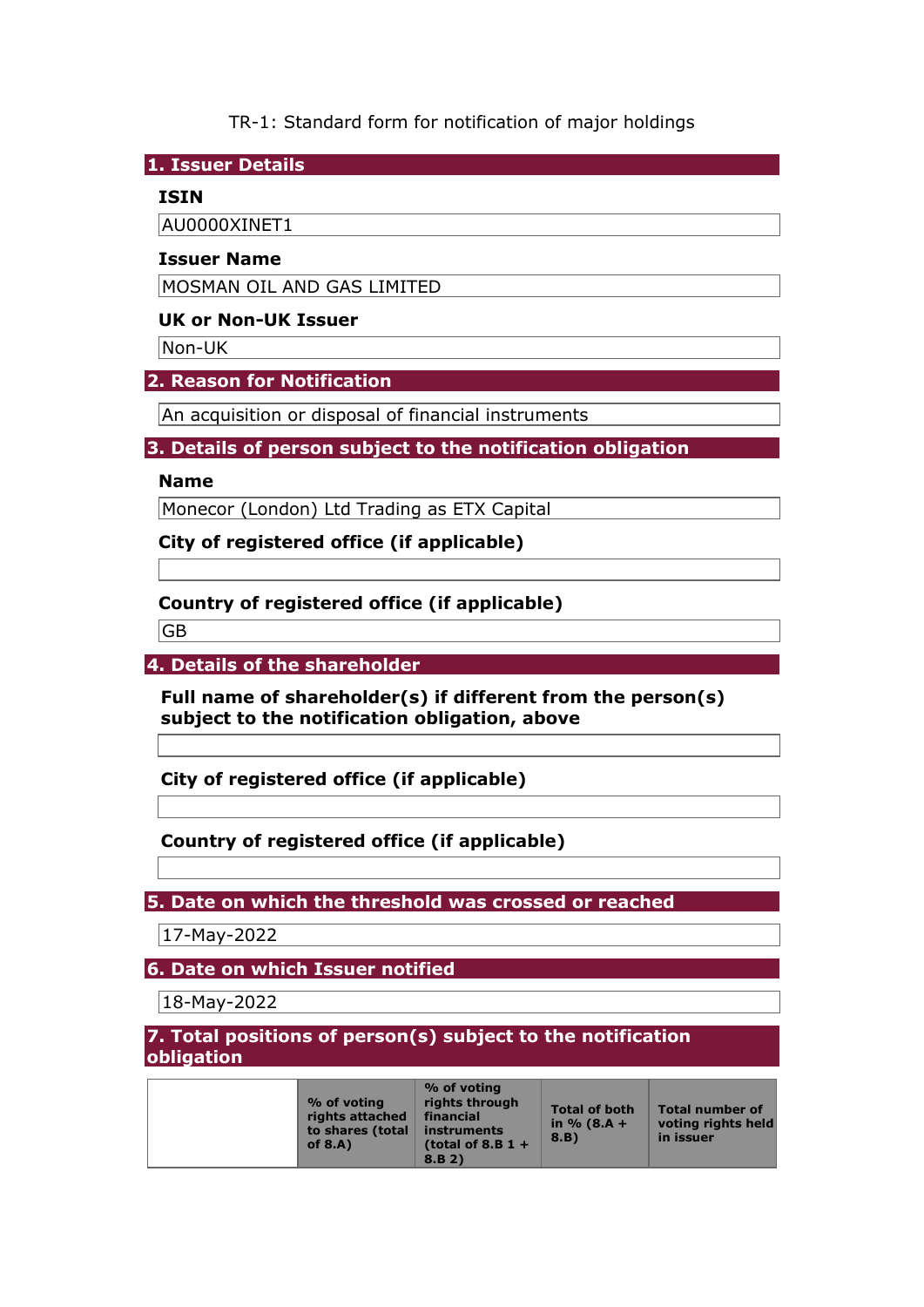| Resulting<br>situation on<br>the date on<br>which<br>threshold was<br>crossed or<br>reached | 3.763300 | 0.555600 | 4.318900 | 225446970 |
|---------------------------------------------------------------------------------------------|----------|----------|----------|-----------|
| Position of<br>previous<br>notification (if<br>applicable)                                  | 5.110000 | 1.860000 | 6.970000 |           |

### **8. Notified details of the resulting situation on the date on which the threshold was crossed or reached**

### **8A. Voting rights attached to shares**

| <b>Class/Type of</b><br>shares ISIN<br>code(if possible) | Number of direct<br>voting rights<br>(DTR5.1) | Number of<br>indirect voting<br>rights (DTR5.2.1) | % of direct voting<br>rights (DTR5.1) | $\mathcal{P}_0$ of indirect<br>voting rights<br>(DTR5.2.1) |
|----------------------------------------------------------|-----------------------------------------------|---------------------------------------------------|---------------------------------------|------------------------------------------------------------|
| AU0000XINET1                                             | 196446970                                     |                                                   | 3.763300                              |                                                            |
| Sub Total 8.A                                            | 196446970                                     |                                                   | 3.763300%                             |                                                            |

### **8B1. Financial Instruments according to (DTR5.3.1R.(1) (a))**

| <b>Type of financial</b><br>instrument | date | <b>Expiration Exercise/conversion</b><br>period | Number of voting rights that<br>may be acquired if the<br>instrument is<br>exercised/converted | $\%$ of<br>voting<br><b>rights</b> |
|----------------------------------------|------|-------------------------------------------------|------------------------------------------------------------------------------------------------|------------------------------------|
| Sub Total 8.B1                         |      |                                                 |                                                                                                |                                    |

### **8B2. Financial Instruments with similar economic effect according to (DTR5.3.1R.(1) (b))**

| <b>Type of</b><br>financial<br>instrument | <b>Expiration date</b> | <b>Exercise/conversion</b><br>period | <b>Physical or</b><br>cash<br>settlement | Number of<br>voting rights | $\%$ of voting<br>rights |
|-------------------------------------------|------------------------|--------------------------------------|------------------------------------------|----------------------------|--------------------------|
| <b>CFD</b>                                | 30/11/2023             |                                      | Cash                                     | 29000000 0.555600          |                          |
| Sub Total 8.B2                            |                        |                                      |                                          |                            | 29000000 0.555600%       |

#### **9. Information in relation to the person subject to the notification obligation**

1. Person subject to the notification obligation is not controlled by any natural person or legal entity and does not control any other undertaking(s) holding directly or indirectly an interest in the (underlying) issuer.

| <b>Ultimate</b><br>controlling person undertaking | Name of<br>controlled | $\frac{1}{2}$ of voting<br>rights if it equals through financial<br>the notifiable<br>threshold | $\%$ of voting rights<br>or is higher than linstruments if it equals<br>or is higher than the<br>notifiable threshold | <b>Total of both if it</b><br>equals or is<br>higher than the<br>$ $ notifiable<br>threshold |
|---------------------------------------------------|-----------------------|-------------------------------------------------------------------------------------------------|-----------------------------------------------------------------------------------------------------------------------|----------------------------------------------------------------------------------------------|
|---------------------------------------------------|-----------------------|-------------------------------------------------------------------------------------------------|-----------------------------------------------------------------------------------------------------------------------|----------------------------------------------------------------------------------------------|